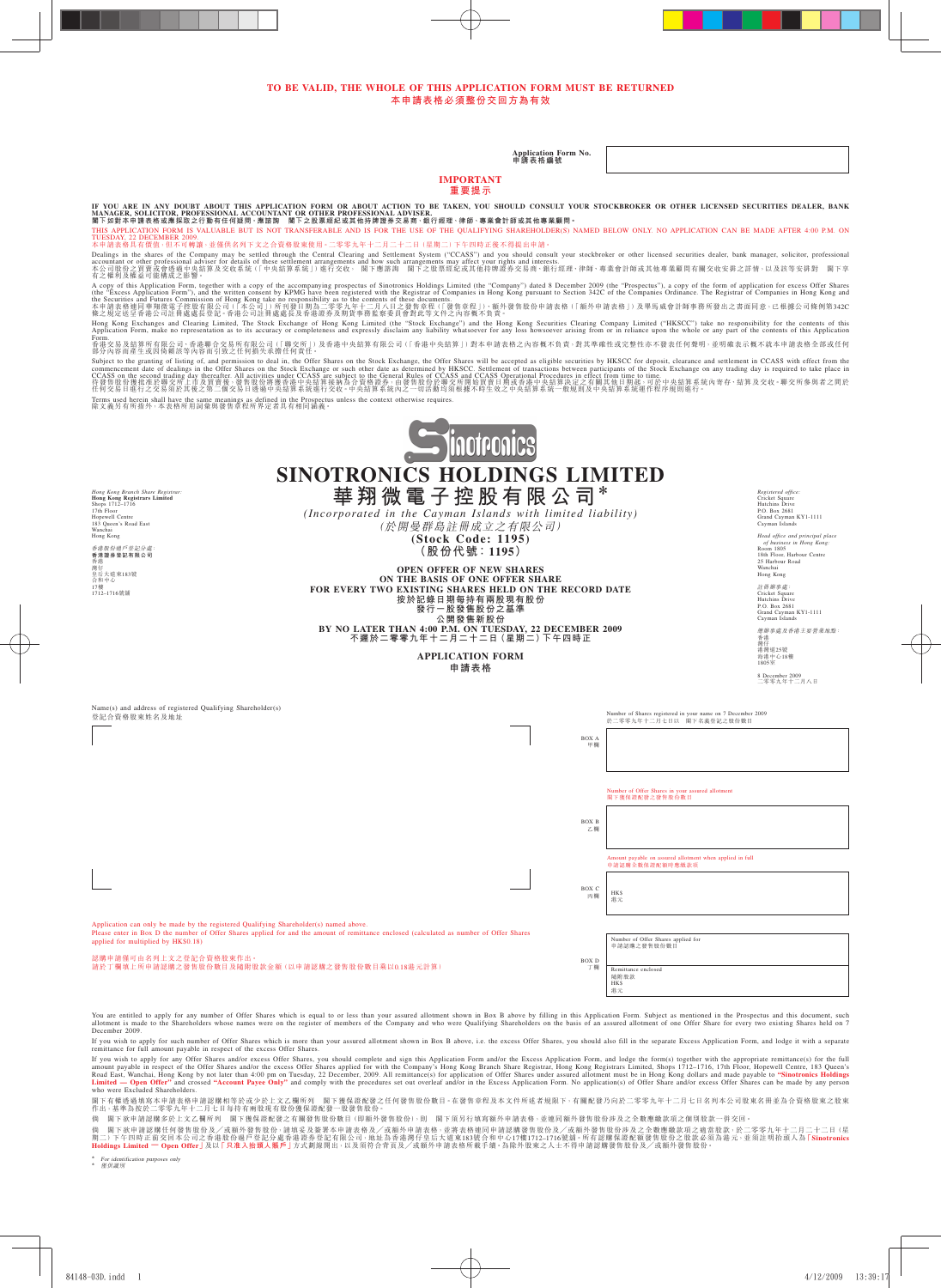

*(Incorporated in the Cayman Islands with limited liability)* (於開曼群島註冊成立之有限公司) **(Stock Code: 1195)**

**(股份代號:1195)**

To: Sinotronics Holdings Limited<br>致: 華翔微電子控股有限公司

致: 華翔微電子控股有限公司

Dear Sirs,

I/We, being the registered holder(s) stated overleaf of the Shares, enclose a remittance\*\* for the amount payable in full on application for the number of Offer Shares at a price of HK\$0.18 per Offer Share specified in Box B (or, if and only if Box D is completed, in Box D). I/We accept that number of Offer Shares on the terms and conditions of the Prospectus dated 8 December 2009 and subject to the Memorandum and Articles of Association of the Company and I/We hereby undertake and agree to apply for the same or any lesser number of such Offer Shares in respect of which this application may be made. I/We authorise the Company to place my/our name(s) on the register of members as the holder(s) of such Offer Shares or any lesser number of Offer Shares as aforesaid and to send share certificate(s) in respect thereof by ordinary post at my/our risk to the address specified overleaf. I/We have read the conditions and procedures for application set out overleaf and agree to be bound thereby.

#### 敬啟者:

本人╱吾等為背頁所列股份之登記持有人,現申請認購乙欄(或倘已填妥丁欄,則丁欄)指定之發售股份數目,並附上按每股發售股份0.18港元之價格計算須於申請時悉數繳付之 全數股款\*\*。本人/吾等謹此按照日期為二零零九年十二月八日之發售章程所載條款及條件,並在 貴公司之組織章程大綱及細則規限下接納有關數目之發售股份,而本人/吾 等謹此承諾並同意接納相等於或少於與本申請有關之發售股份數目。本人╱吾等謹此授權 貴公司將本人╱吾等之姓名列入股東名冊,作為有關數目或前述較少數目之發售股份 之持有人,並請 貴公司將有關股票按背頁地址以平郵寄予本人╱吾等,郵誤風險概由本人╱吾等承擔。本人╱吾等已詳閱背頁所載各項條件及申請手續,並同意受其約束。

|                                                                                                                                                                                      |                                                                                                                                                                | Please insert contact<br>telephone number and<br>email address<br>請填上聯絡電話號碼<br>及電郵地址          |                                                                                                                                                                                                                                                                                                                                                                       |
|--------------------------------------------------------------------------------------------------------------------------------------------------------------------------------------|----------------------------------------------------------------------------------------------------------------------------------------------------------------|-----------------------------------------------------------------------------------------------|-----------------------------------------------------------------------------------------------------------------------------------------------------------------------------------------------------------------------------------------------------------------------------------------------------------------------------------------------------------------------|
| Signature(s) of Qualifying Shareholder(s)<br>(all joint Qualifying Shareholder(s) must sign)<br>合資格股東簽署<br>(所有聯名合資格股東均須簽署)                                                           |                                                                                                                                                                |                                                                                               |                                                                                                                                                                                                                                                                                                                                                                       |
|                                                                                                                                                                                      |                                                                                                                                                                | $(1)$ (1) (2) (2) (3) (3)                                                                     | $\begin{picture}(4) \put(0,0){\vector(1,0){100}} \put(15,0){\vector(1,0){100}} \put(15,0){\vector(1,0){100}} \put(15,0){\vector(1,0){100}} \put(15,0){\vector(1,0){100}} \put(15,0){\vector(1,0){100}} \put(15,0){\vector(1,0){100}} \put(15,0){\vector(1,0){100}} \put(15,0){\vector(1,0){100}} \put(15,0){\vector(1,0){100}} \put(15,0){\vector(1,0){100}} \put(15$ |
| Date: 2009                                                                                                                                                                           |                                                                                                                                                                |                                                                                               |                                                                                                                                                                                                                                                                                                                                                                       |
| 目期:二零零九年 ________________ 月 _______________ 日                                                                                                                                        |                                                                                                                                                                |                                                                                               |                                                                                                                                                                                                                                                                                                                                                                       |
| Details to be filled in by Shareholder(s):<br>請股東填妥以下詳情:                                                                                                                             |                                                                                                                                                                |                                                                                               |                                                                                                                                                                                                                                                                                                                                                                       |
| Number of Open Offer Shares<br>applied for (being)<br>the total specified in Box D,<br>or failing which, the total<br>specified in Box B)<br>申請認購公開發售股份數目<br>(丁欄或(如未有填妥)乙欄<br>所列明總數) | Total amount of remittance (being<br>the total specified in Box D, or<br>failing which, the total<br>specified in Box C)<br>股款總額<br>(丁欄或 (如未有填妥)<br>丙欄所列明股款總額) | Name of bank on which<br>cheque/banker's cashier order<br>is drawn<br>支票/銀行本票之付款銀行名稱          | Cheque/banker's cashier<br>order number<br>支票/銀行本票號碼                                                                                                                                                                                                                                                                                                                  |
|                                                                                                                                                                                      | HK\$<br>港元                                                                                                                                                     |                                                                                               |                                                                                                                                                                                                                                                                                                                                                                       |
| **<br>headed "Procedures for Application" on the reverse side of this form).                                                                                                         |                                                                                                                                                                |                                                                                               | Cheque or banker's cashier order should be crossed "ACCOUNT PAYEE ONLY" and made payable to "Sinotronics Holdings Limited — Open Offer" (see the section                                                                                                                                                                                                              |
| **                                                                                                                                                                                   |                                                                                                                                                                | 支票或銀行本票須以「只准入抬頭人賬戶」方式並以「Sinotronics Holdings Limited — Open Offer」為抬頭人劃線開出(請參閲本表格背頁「申請手續」一節)。 |                                                                                                                                                                                                                                                                                                                                                                       |

Valid application for such number of Offer Shares which is less than or equal to an applicant's assured allotment will be accepted in full, assuming that the conditions of the Open Offer have been satisfied. If no number is inserted in the boxes above, you will be deemed to have applied for the number of Offer Shares for which payment has been received. If the amount of the remittance is less than that required for the number of Offer Shares inserted, you will be deemed to have applied for the number of Offer Shares for which payment has been received. Application will be deemed to have been made for a whole number of Offer Shares. No receipt will be given for remittance.

假設公開發售之條件獲達成,申請認購發售股份數目少於或相等於申請人獲保證配發之數目之有效申請將獲全數接納。倘上欄並無填上數目,則 閣下將被視作申請認購所收款項 所代表發售股份數目。倘股款少於申請認購上欄所填數目之發售股份所需股款,則 閣下將被視作申請認購所收款項所代表發售股份數目。申請將被視作為申請認購完整數目發售 股份而作出。本公司不會就股款發出收據。

 $For$  *identification purposes only* 

僅供識別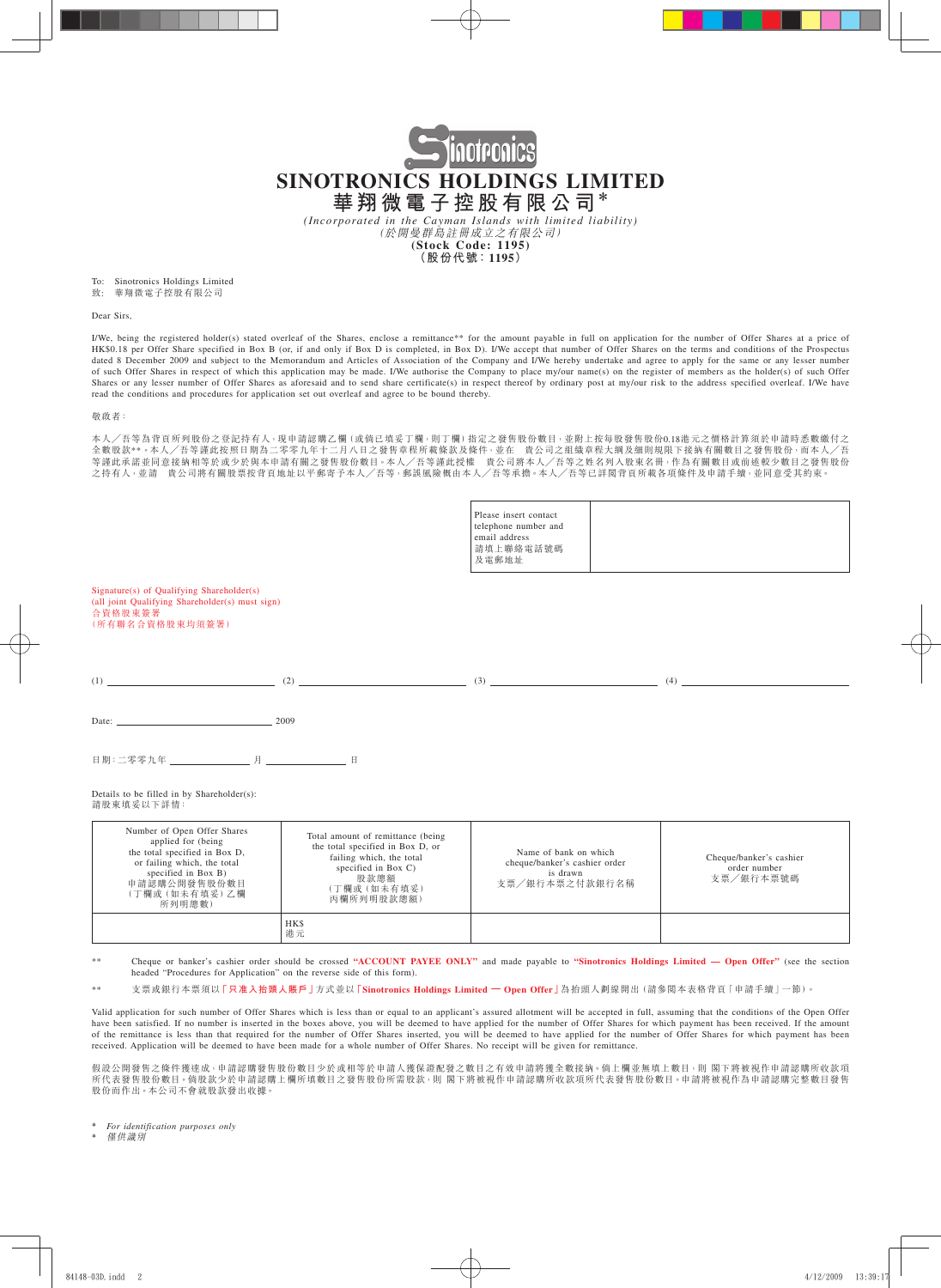

*(Incorporated in the Cayman Islands with limited liability)* **(Stock Code: 1195)**

### **CONDITIONS**

- 1. No Excluded Shareholder is permitted to apply for any Offer Shares and/or excess Offer Shares.
- 2. No receipt will be issued for sums received on application(s) but it is expected that share certificate(s) for any Offer Shares and/or excess Offer Shares in respect of which the application(s) is/are accepted in full or in part will be sent to the allottee(s) or, in the case of joint allottees, to the first named allottee by ordinary post, at their own risk, at the address stated on the form(s).
- 3. Completion of this Application Form and/or the Excess Application Form will constitute an instruction and authority by the applicant(s) to the Company and/or Hong Kong Registrars Limited or some person nominated by them for the purpose, on behalf of the subscriber(s), to execute any registration of this Application Form and/or the Excess Application Form or other documents and, generally, to do all such other things as such company or person may consider necessary or desirable to effect registration in the name of the subscriber(s) of the Offer Shares and/or excess Offer Shares applied for or any lesser number in accordance with the arrangements described in the Prospectus.
- 4. The subscribers of the Offer Shares and/or excess Offer Shares undertake to sign all documents and to do all other acts necessary to enable them to be registered as the holders of the Offer Shares and/or excess Offer Shares which they have applied for subject to the Memorandum and Articles of Association of the Company.
- 5. Remittance(s) will be presented for payment upon receipt by the Company and all interest earned (if any) will be retained for the benefit of the Company. Application(s) in respect of which cheques are dishonoured upon first presentation are liable to be rejected.
- 6. Your right to apply for the Offer Shares and/or the excess Offer Shares is not transferable or renounceable.
- 7. The Company reserves the right to accept or refuse any application(s) for Offer Shares and/or excess Offer Shares which does/do not comply with the procedures set out herein and/or in the Excess Application Form.

#### **PROCEDURES FOR APPLICATION**

You may apply for such number of Offer Shares which is equal to or less than your assured allotment set out in Box B by filling in this Application Form.

To apply for such number of Offer Shares which is less than your assured allotment, enter in Box D of this Application Form the number of Offer Shares for which you wish to apply for and the total amount payable (calculated as number of Offer Shares applied for multiplied by HK\$0.18). If the amount of the corresponding remittance received is less than that required for the number of Offer Shares inserted, the subscriber(s) will be deemed to have applied for such lesser number of Offer Shares for which full payment has been received.

If you wish to apply for the exact number of Offer Shares set out in Box B of this Application Form, this number should be inserted in Box D of this Application Form. If no number is inserted, you will be deemed to have applied for the number of Offer Shares for which full payment has been received.

If you wish to apply for any number of Offer Shares which is more than your assured allotment set out in Box B of this Application Form, i.e. the excess Offer Shares, you should use the separate Excess Application Form and enter in the appropriate space provided in the Excess Application Form the number of excess Offer Shares for which you wish to apply for and the total amount payable (calculated as number of excess Offer Shares applied for multiplied by HK\$0.18). You may apply for any number of excess Offer Shares as you wish. If the amount of the corresponding remittance received is less than that required for the number of excess Offer Shares inserted, the subscriber(s) will be deemed to have applied for such lesser number of excess Offer Shares for which full payment has been received.

This Application Form and/or the Excess Application Form, when duly completed, to which the appropriate remittance(s) should be stapled accordingly, should be folded once and must be returned to the Company's Hong Kong branch share registrar, Hong Kong Registrars Limited, Shops 1712–1716, 17th Floor, Hopewell Centre, 183 Queen's Road East, Wanchai, Hong Kong, by **no later than 4:00 p.m. on Tuesday, 22 December 2009**. All remittance(s) must be made in Hong Kong dollars and cheques must be drawn on an account with or banker's cashier orders must be issued by a bank in Hong Kong, made payable to **"Sinotronics Holdings Limited — Open Offer"** for Offer Shares under assured allotment and made payable to **"Sinotronics Holdings Limited — Excess Application"** for excess Offer Shares and crossed **"ACCOUNT PAYEE ONLY"**. Unless this Application Form and/or the Excess Application Form, together with the appropriate remittance shown in Box C or Box D (as the case may be) of this Application Form and/or the appropriate remittance shown in the Excess Application Form has/have been received by 4:00 p.m. on Tuesday, 22 December 2009, your right to apply for the Offer Shares and/or excess Offer Shares and all rights in relation thereto shall be deemed to have been declined and will be cancelled.

Share certificate(s) is/are expected to be posted by ordinary post to you on or before Tuesday, 29 December 2009 at your own risk.

<sup>\*</sup> *For identification purposes only*